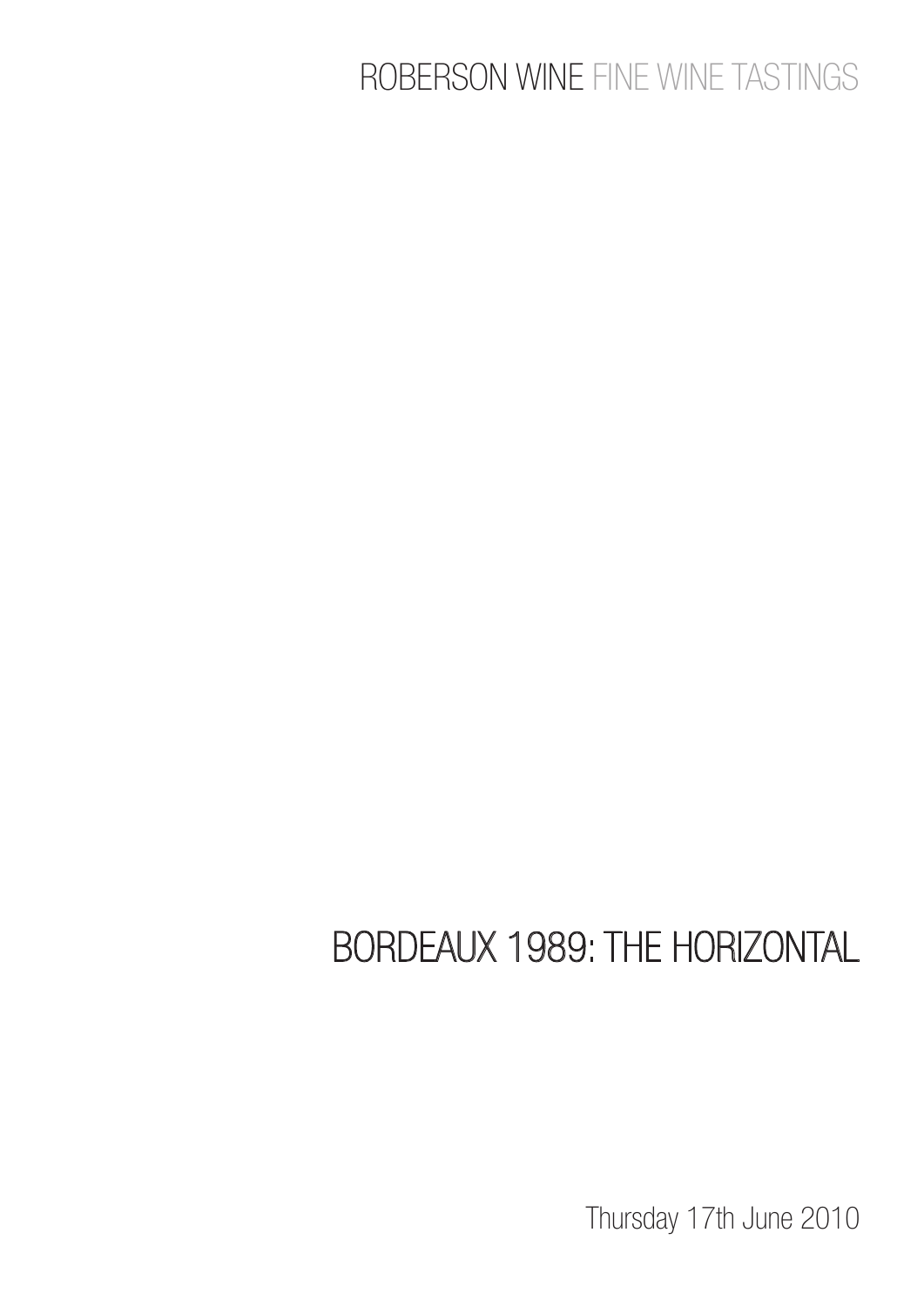### THE VINTAGE

#### 1989

As the 1980s drew to a close, Jive Bunny were topping the charts and the England team were stumbling to qualify for Italia '90, but Chateau owners and drinkers alike could look back fondly at a decade that had given them more top quality Bordeaux vintages than most others in the 20th century.

 After a good vintage in 1988 (one which turned out better than initially expected), the Bordelais were in buoyant mood and reacted with their customary gusto to excellent weather conditions right from the off. Following a mild winter May was hot and dry, prompting early flowering and setting a trend for sweltering temperatures that was to continue throughout the rest of the growing season. The summer started early and remained hot and dry until after the harvest was completed - so hot and dry in fact, that 1989 was the hottest year on record since 1949 and the earliest harvest since 1893.

With all of this sun it would be easy to think that the '89 vintage was plain sailing, but that was not exactly the case. While the high temperatures meant early ripening for the fruit in an analytical sense (sugars and acids), the shorter growing season left the grapes without the required phenolic (or physiological) ripeness. This presented the chateaux owners with a dilemma - should they pick early to preserve acidity levels and prevent the wines from taking on too much sur-maturité (over ripeness), or should they wait for full phenolic ripeness to avoid massive sugar levels and green, harsh tannins. The answer to this difficult question would dictate what sort of wines each chateau made and there was no universally accepted 'right' way to do things.

 This issue of physiological ripeness was particularly acute for Cabernet Sauvignon and therefore it had a much bigger impact on the wines of the Médoc. Estates on the right bank picked relatively early (some getting started in August) as Merlot doesn't need so long to achieve a high level of phenolic ripeness - the Mouiex properties in Pomerol and St Emilion delayed picking until the first week of September and the fruit they brought in was superb so expectations were high for the quality of the wines. With things a bit more complicated over on the left-bank many winemakers lost their nerve and on the advice of their risk-averse oenologists they sent out the pickers early, missing the opportunity to harvest fruit that would've proved to be spectacular if they had waited. Those that did wait were rewarded, producing wines that stand up to those made in the other great vintages of the 20th century.

So how was the vintage received by the critics? Well, at the time there was a great deal of positive press for the '89s, resulting in proclamations that it was the vintage of the century. Of course, a century in Bordeaux tends to mean 2 or 3 years, but nevertheless the feeling was very positive and the wines showed very well when they were young, fetching the highest prices of any vintage released up to that point. Michael Broadbent scored the vintage 5<sup>\*</sup> and called it "Unquestionably a great vintage". Robert Parker has never been quite so enthusiastic as other commentators (with the notable exception of Pomerol), feeling that it pales in comparison to its younger sibling 1990.

 The Roberson team have always felt '89 has been an excellent performer in the many verticals we've hosted, but 21 years on it will be fascinating to taste how the wines have developed with their combination of low acids and high tannins.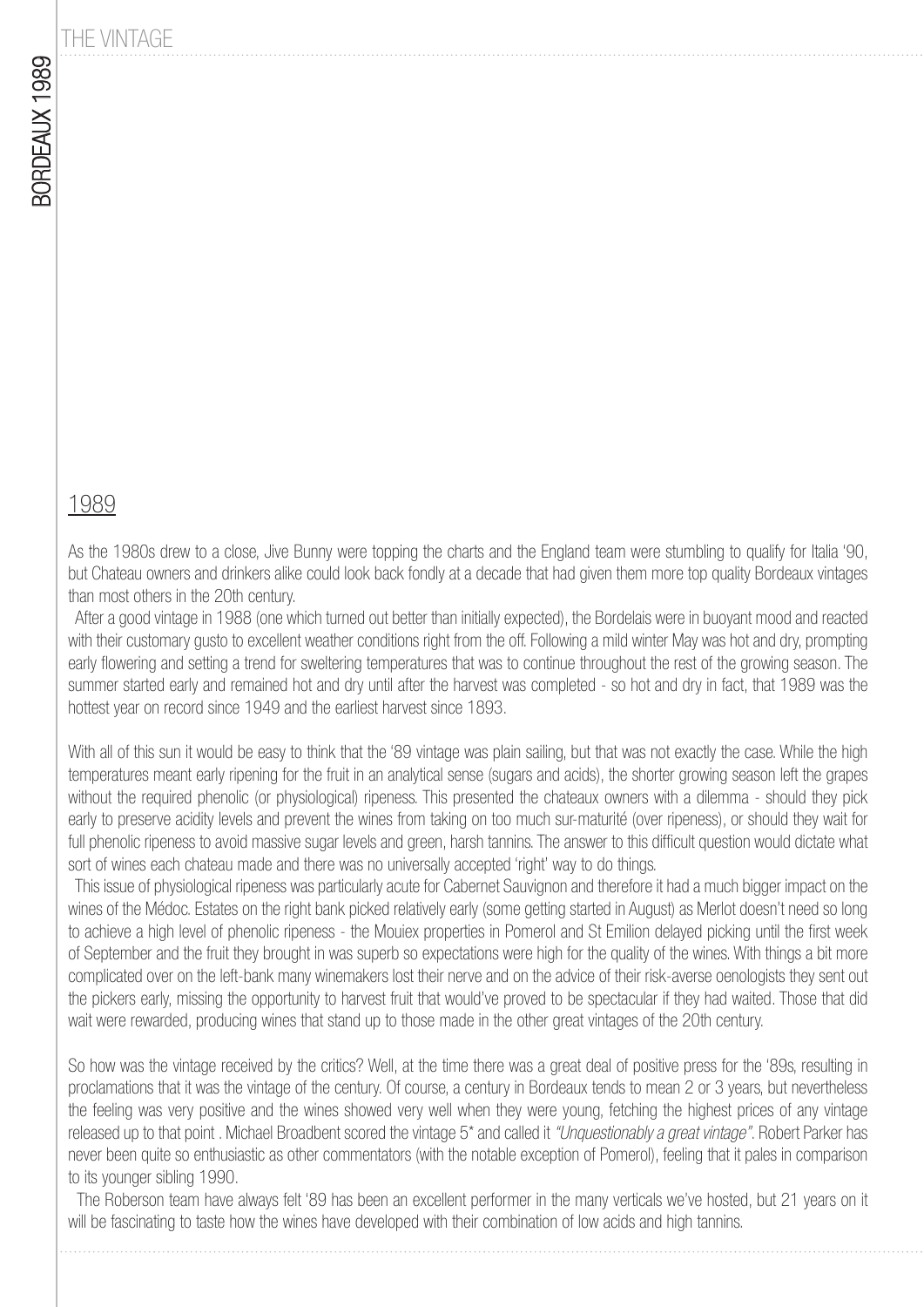#### THE WINES

#### ST JULIEN

As one of the three communes in the Haut-Médoc that are more northerly (Margaux is much closer to the city of Bordeaux), St Julien avoided some of the heat exhaustion suffered by those communes further to the south. Still, the conditions were very hot and many top estates produced wonderful wines.

At 17ha, the small but beautifully formed Langoa-Barton is the original property owned by the Barton family and is in fact the Château pictured on the label of their other (and adjacent) *Troisième Cru* property in St Julien - Léoville-Barton. Both estates turn out consistently superb wines and, although Léoville-Barton is considered by many to be superior in quality, Langoa is well known for offering great value claret that is a classic example of its appellation. 1989 Langoa wasn't rated by Michael Broadbent, but Parker scored it (a somewhat disappointing) 86 and Jancis gives it a very respectable 18/20.

Owned by the Cordier family since 1917, the wines of *Troisième Cru* Château **Talbot** have always enjoyed particular acclaim in the UK, perhaps because they are named after the British General that led his troops into the battle of Castillon unarmed. An impressive 107 hectares are under vine here, with around 86% being devoted to Cabernet Sauvignon. '89 was a decent, if not spectacular vintage for Talbot in the eyes of the critics - Parker scoring it 88 points, Jancis giving it 17/20 and Michael Broadbent giving it 3\*.

Château Léoville-Las Cases is the bulk (97ha) of the old Léoville estate that was broken up after the French Revolution (the other chunk is the aforementioned Léoville-Barton) and with no 1er Cru Classé properties in St Julien, Deuxième Cru Las Cases is thought by many to be the greatest estate in the appellation. While Parker rated the '89 Las Cases 95 when tasted from cask, he has since downgraded this to 91 points. Broadbent scores it 3(4)\* while Jancis hasn't rated it.

| 1: 1989 Château Langoa-Barton; St Julien      | Available | Retail price       | Tasting bottle price |
|-----------------------------------------------|-----------|--------------------|----------------------|
| 12.5% ABV                                     | 2         | £ <del>73.95</del> | £66.56               |
| 2: 1989 Château Talbot; St Julien             | Available | Retail price       | Tasting bottle price |
| 12.5% ABV                                     | n/a       | £105               | n/a                  |
| 3: 1989 Château Léoville-Las Cases; St Julien | Available | Retail price       | Tasting bottle price |
| 13.5% ABV                                     | 20        | £185               | £166.50              |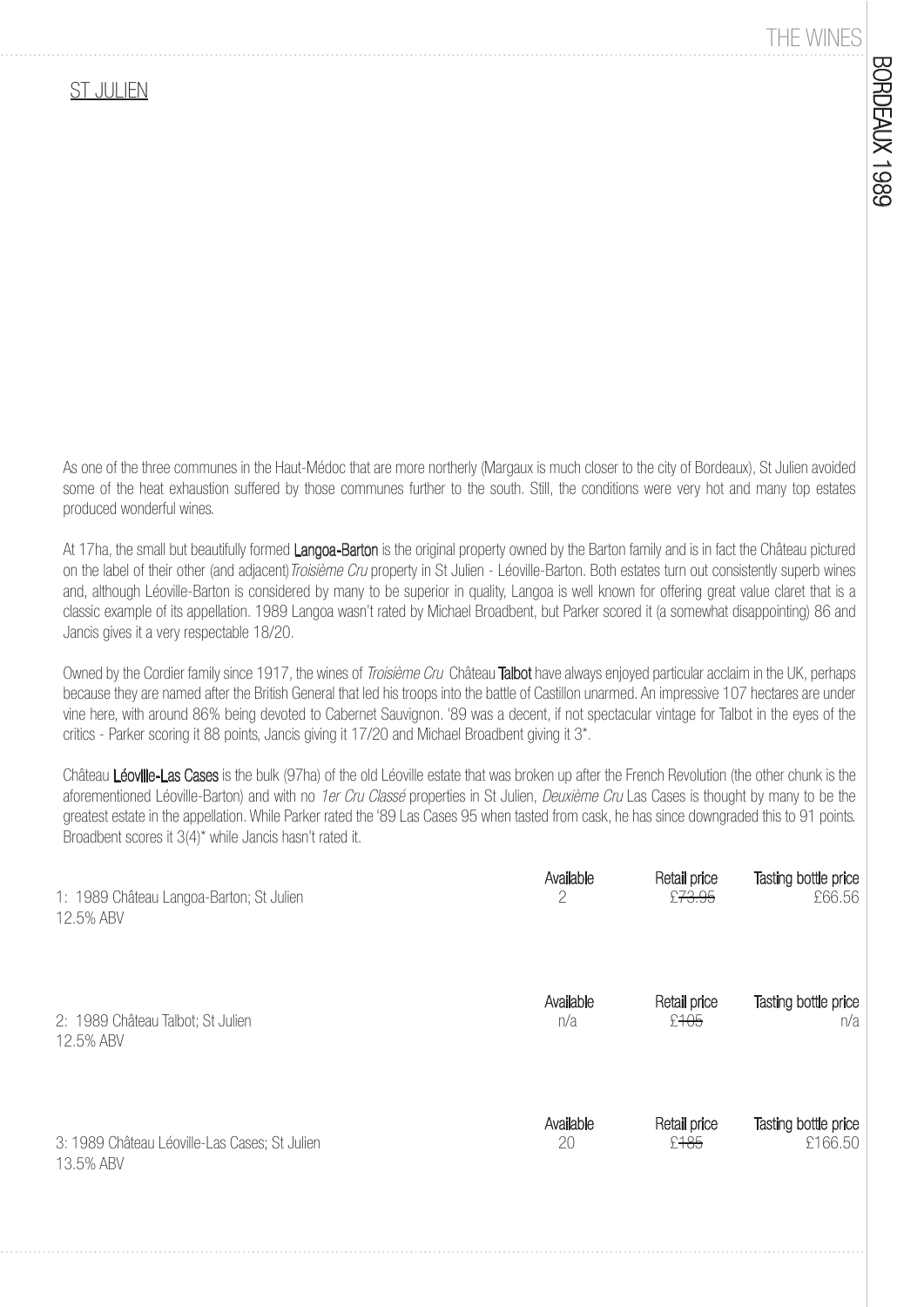THE WINES

Even more so than was the case in St Julien, Pauillac was where many of the best wines of the 1989 vintage came from. That said, Robert Parker felt that the 1er Cru Classé properties (with the exception of Haut-Brion) under performed in '89 and with three of them in Pauillac it was left to the other estates to ensure that the general quality of wine was excellent. We will be tasting the highest performers (according to Parker), all three from the southern part of the appellation.

Château Pichon-Longueville Baron was once the junior partner to Pichon-Lalande, but since 1987 it has gone about the business of investing heavily so it can compete with its neighbour, and with spectacular results. The 70ha Deuxième Cru produces a wine that is full-bodied and typically Pauillac in style. The '89 Baron was hailed as their best effort for 30 years and scored 95 points by Robert Parker. Michael Broadbent was slightly less effusive, although still complimentary when scoring it 3(4)\*, while Jancis gave it a healthy 18/20.

Next door is Château Pichon-Longueville Comtesse de Lalande, the Deuxième Cru property owned by Champagne Louis Roederer and historically thought of as one of the very best 'Super Seconds'. Only 45 of their 84 hectares are planted to Cabernet Sauvignon, which is relatively low for Pauillac but may explain the sublime elegance of the wines. 1989 Comtesse was given a full 5\* by Michael Broadbent and described as 'Marvellous', while Parker scored it 92 and Jancis gave it 17.5/20.

Slightly further to the north is the esteemed Cinqième Cru Château Lynch-Bages. One of the few properties that almost always outperforms its status in the 1855 classification, Lynch is a rich, opulent and sometimes exotically flavoured Pauillac from 100ha of vines. The 1989 was one of their best ever efforts, scored 95 points by Parker, 3(4)\* by Broadbent and 17.5/20 by Jancis. We hosted a Lynch-Bages vertical just over a year ago and the 1989 was one of the standout wines of the night.

| 4: 1989 Château Pichon-Baron; Pauillac   | Available | Retail price     | Tasting bottle price |
|------------------------------------------|-----------|------------------|----------------------|
| 13% ABV                                  | n/a       | £225             | n/a                  |
| 5: 1989 Château Pichon-Lalande; Pauillac | Available | Retail price     | Tasting bottle price |
| 12.5% ABV                                |           | £ <sup>230</sup> | £207                 |
| 6: 1989 Château Lynch-Bages; Pauillac    | Available | Retail price     | Tasting bottle price |
| 12.5% ABV                                | 3         | £ <del>245</del> | £220.50              |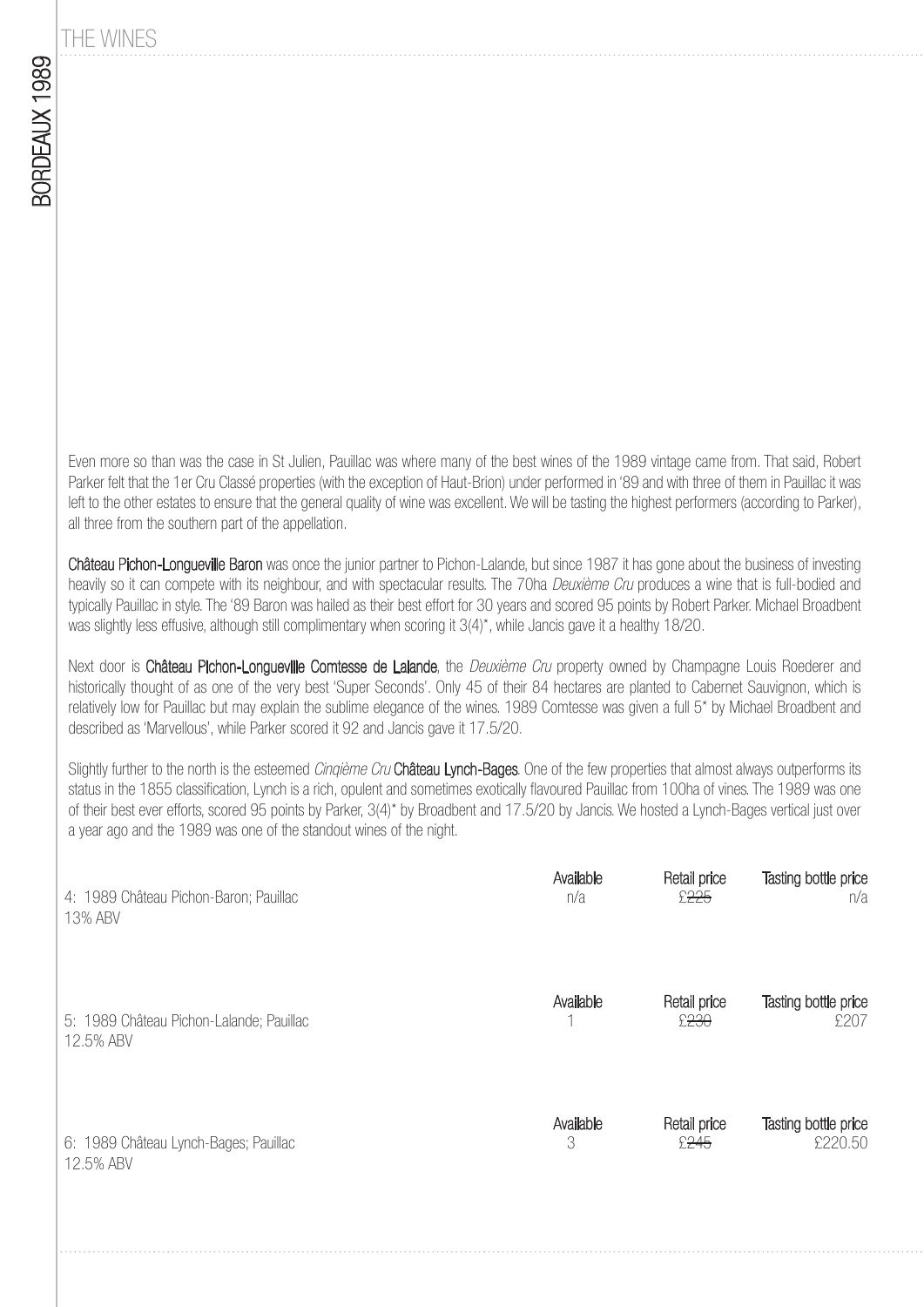#### THE WINES

#### **MARGAUX**

As we have already discussed, '89 was a vintage with results that varied wildly between communes and producers within those communes. St Estephe (the northern-most commune in the Haut-Médoc) and Margaux (the southern-most) have been seen as the relative under-performers. This is especially true of Margaux where, as was the case in 1982, there was a surprising lack of quality. Many of the early pickers were in Margaux, meaning that some of the wines were overloaded with green and underripe tannins. In St Estephe, only Montrose of the big hitters received a high score from Parker (96).

Cos d'Estournel is arguably the finest estate in St Estephe in 2009, although around the time of the '89 and '90 vintages that accolade would surely have gone to Montrose. Still, the ambitious Jean-Guillaume Prats is committed to making Cos the most highly respected of all the *Deuxième Crus*. Back in 1989 Cos scored just 88 points from Robert Parker, with Michael Broadbent rating it 3(4)\* and Jancis giving it a highly satisfactory 18/20.

Further south, at the glorious Premième Cru Classé Château Margaux, Paul Pontallier was very happy with his 1989 - it showed very similar characteristics to their fantastic '82 in terms of acidity and alchohol levels, with just a bit more tannin. Opinion of the critics was divided - Parker was quite dismissive of it, calling the '89 "good but not stunning" and placing it well below the '82, '83, '86 and '90. His final score for it (at this point) is 89, a shocking score for a first growth in a great vintage. Michael Broadbent and Jancis are far more enthused by the '89 Margaux, giving it 4(5)\* and 19/20 respectively.

| 7: 1989 Château Cos d'Estournel; St Estephe | Available | Retail price     | Tasting bottle price |
|---------------------------------------------|-----------|------------------|----------------------|
| 13% ABV                                     | 4         | £ <del>146</del> | £131.40              |
| 8: 1989 Château Margaux; Margaux            | Available | Retail price     | Tasting bottle price |
| 12.5% ABV                                   | 3         | £395             | £355.50              |